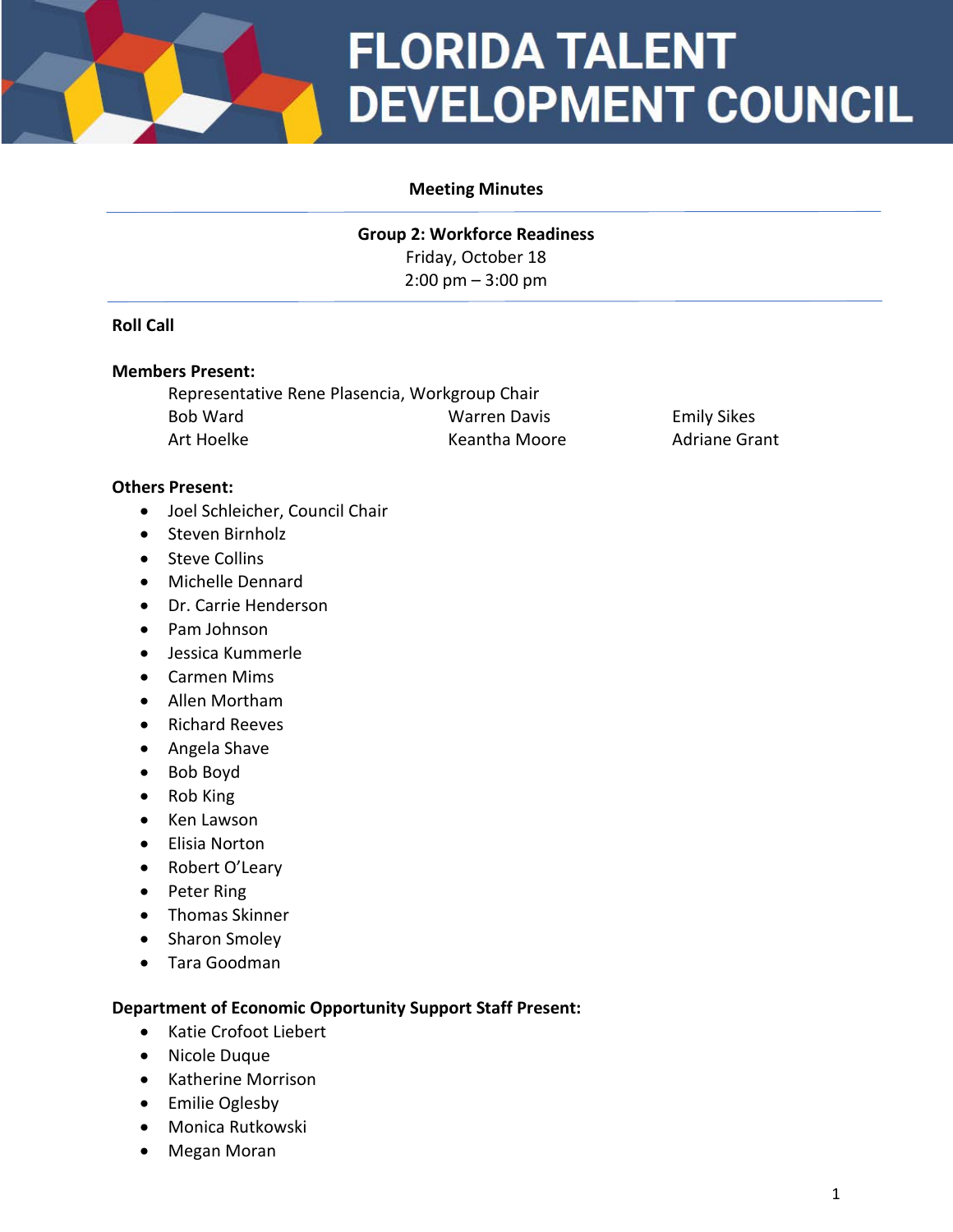# **FLORIDA TALENT DEVELOPMENT COUNCIL**

# **Introduction: Welcome and Opening Remarks**

- Council Chair Joel Schleicher welcomed members and shared his vision and direction for the workgroup.
- Representative Plasencia welcomed members and gave additional opening remarks.

### **Discussion**

- Katie Crofoot Liebert reviewed a PowerPoint presentation outlining the purpose and expectations of the workgroups.
- Representative Plasencia opened for discussion to the group.
- Discussion topics among workgroup members included:
	- o Internships
		- Inventory of paid or unpaid internships to determine what is available across the state.
		- Expanding internship opportunities for high school students.
	- o Data Availability
		- Inventory of who is doing what in the state.
		- Inventory of certification programs in the state.
		- Department of Education has related internship data for college students.
	- o Apprenticeships and Preapprenticeships
		- Expansion of programs and including internships.
		- Related costs can be obstacles to businesses. How to alleviate the costs for local businesses to encourage the creation of apprenticeship programs.
		- How to remove other barriers for businesses in Florida.
		- **Ensuring Ted Norman, the State Director of Apprenticeships, is on future** calls.
	- o Job Placement and Forecasting
		- After students complete their certifications, is follow-up done to assist them with job placement?
		- Is the forecasting methodology for jobs robust? Does the methodology need to be enhanced and updated?
	- o Soft Skills
		- How to address the soft skills gap for students and help students be ready for the workforce. Is the correct approach district by district or another venue?
	- o Collaboration among different stakeholders.
		- **Collaborating with local colleges, businesses, workforce boards.**
	- o Next Steps
		- Building out agendas for subsequent calls.
		- **EXP** Creating a list of other stakeholders and subject matter experts to have on future calls.